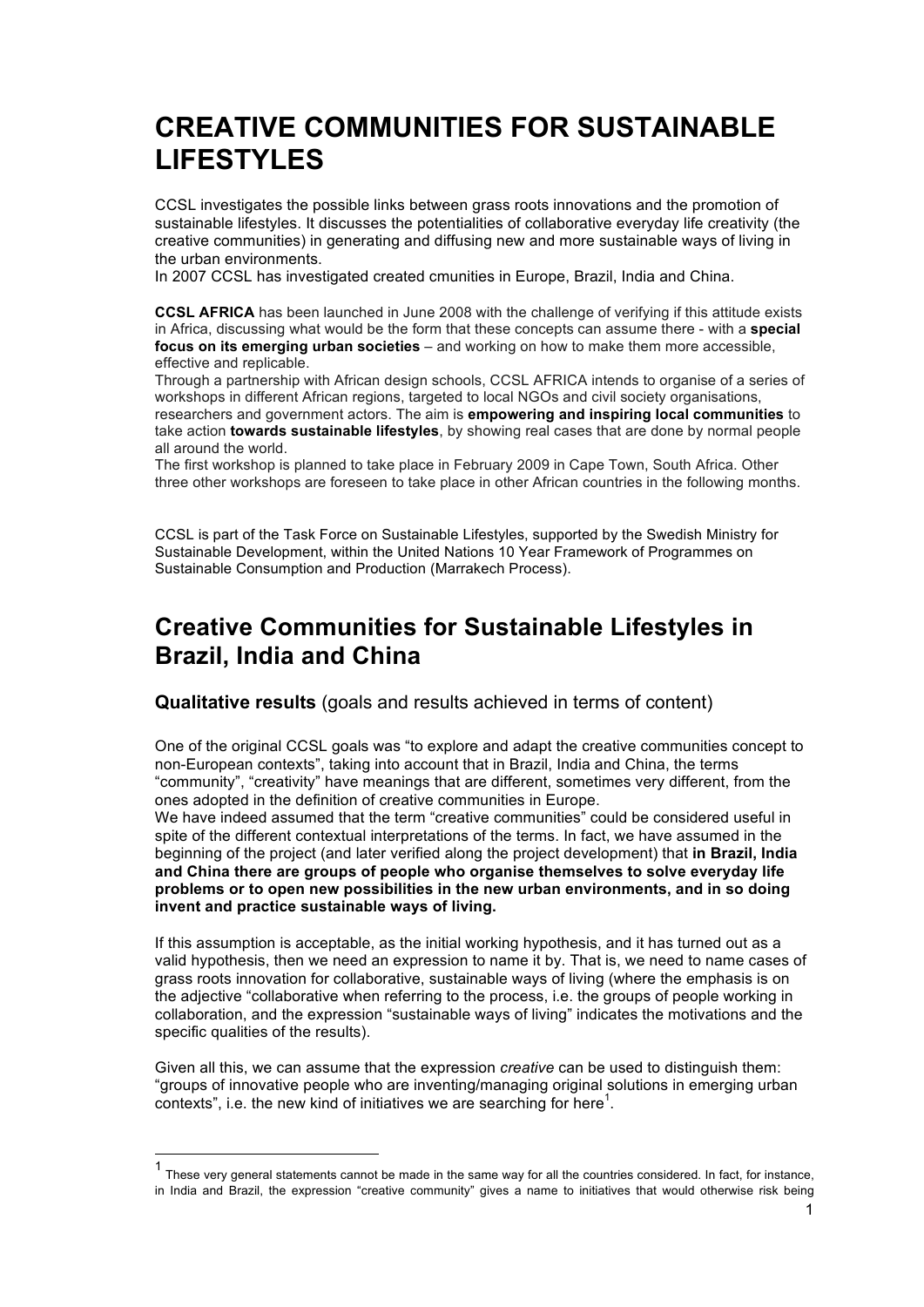At the conclusion of the CCSL project, the main findings can be described as follows: **Good Ideas Spread Worldwide.** Creative communities are all very deeply rooted in specific contexts. But the *service ideas<sup>2</sup>* on which they are based, can spread – and some of them are spreading - in different, even very different, contexts.

In practice, this means that, in different contexts, a service idea can be roughly the same, though its motivations and social meaning are very different from case to case. Indeed, the research work conducted in the 3 countries has unveiled certain clusters of services ideas that can be also related to the Creative Communities cases found in Europe, as shown in Fig. 4 bellow.

Even if motivations can be very different, in emerging countries, as in Europe, reciprocity is one of the most important characteristics of creative communities. Creative communities cases must necessarily be based on a reciprocal relationship among the actors involved. In emerging countries, it excludes for example initiatives based on a charity approach.

#### **Creative Communities in emerging countries include cases related to micro-**

**entrepreneurship.** The logic of CCSL project was that of provoking the discussion about creative communities in emerging countries based on the creative communities as observed in Europe (EMUDE). If in one hand, we observed that the same service ideas appeared equally in both contexts, on the other hand, something different, specifically related to emerging contexts have appeared: cases related to micro-entrepreneurship, revealing a new sub-system of grass roots social innovation in everyday life.

This finding causes an important change in terms of the point-of-view we have used so far to analyse Creative Communities cases: EMUDE has always looked at the cases from the final user point-of-view (*demand*). Now, for emerging countries, we have also to consider the pointof-view of the *offer*.

While in Europe creative communities initiatives are mainly based on motivations derived from the demand side (emerging from a specific demand of services from the final user), in emerging countries, a different mix of motivations appear, more related to the production side, emerging from the offer of specific services that groups of people organise and put forward on a microentrepreneurship basis.

Not all cases of micro-entrepreneurship in emerging countries can however be considered as creative communities. The main filter is that of quality of life, related to a vision of a sustainable society. In emerging countries, micro-entrepreneurship, are small, localised productive activities directly affecting the quality of life, offering a source of income that guarantees the inclusion of groups of people in the economy, conferring social quality and re-establishing the social fabric.

 hidden in the shadows of the existing, in some ways similar but in many ways different, ones related to poverty eradication programmes and the development of under-developed communities.

In China, vice versa the situation is different from the Brazilian and Indian ones, and the similar expressions (relating to grass roots innovation for local development and poverty eradication) have not yet been consolidated. In this context, the introduction of the expression "creative communities" enables us to leapfrog directly to a concept map where the new phenomenon of innovative groups of people is specifically considered (in parallel with other initiatives that are in some ways similar, but also very different).

<sup>2</sup> **Creative communities, services and services ideas.** To deal with the issue of creative community up-scaling, it is useful to introduce the supporting concepts of *collaborative service* and of *service idea*.

We have seen that creative communities are cases of everyday life collaborative creativity that generate ways to solve problems or to open new opportunities. In other words: they are organizations that produce results for all the participants, i.e. -forms of service. For this reason we can call them: *collaborative* services. In other words: *Collaborative service***: a service that, to exist and to be effective, requires some form of community.** 

Every creative community, considered in its complexity, is by necessity deeply rooted in a local social and physical context. The same is true for the corresponding collaborative service. But for this service, as for every service, we can recognize and outline a kind of structure that is less context-specific and that is called the *service idea*. More precisely: *Service idea***: the system architecture and the partner positions and motivation that characterize a service and enable it to exist and, perhaps, be effective.** 

The importance of the notion of service idea is given by the fact that it permits to separate what can be reproduced (because non context-specific), if the conditions are given, from what cannot be reproduced (as the creative communities and their related collaborative services).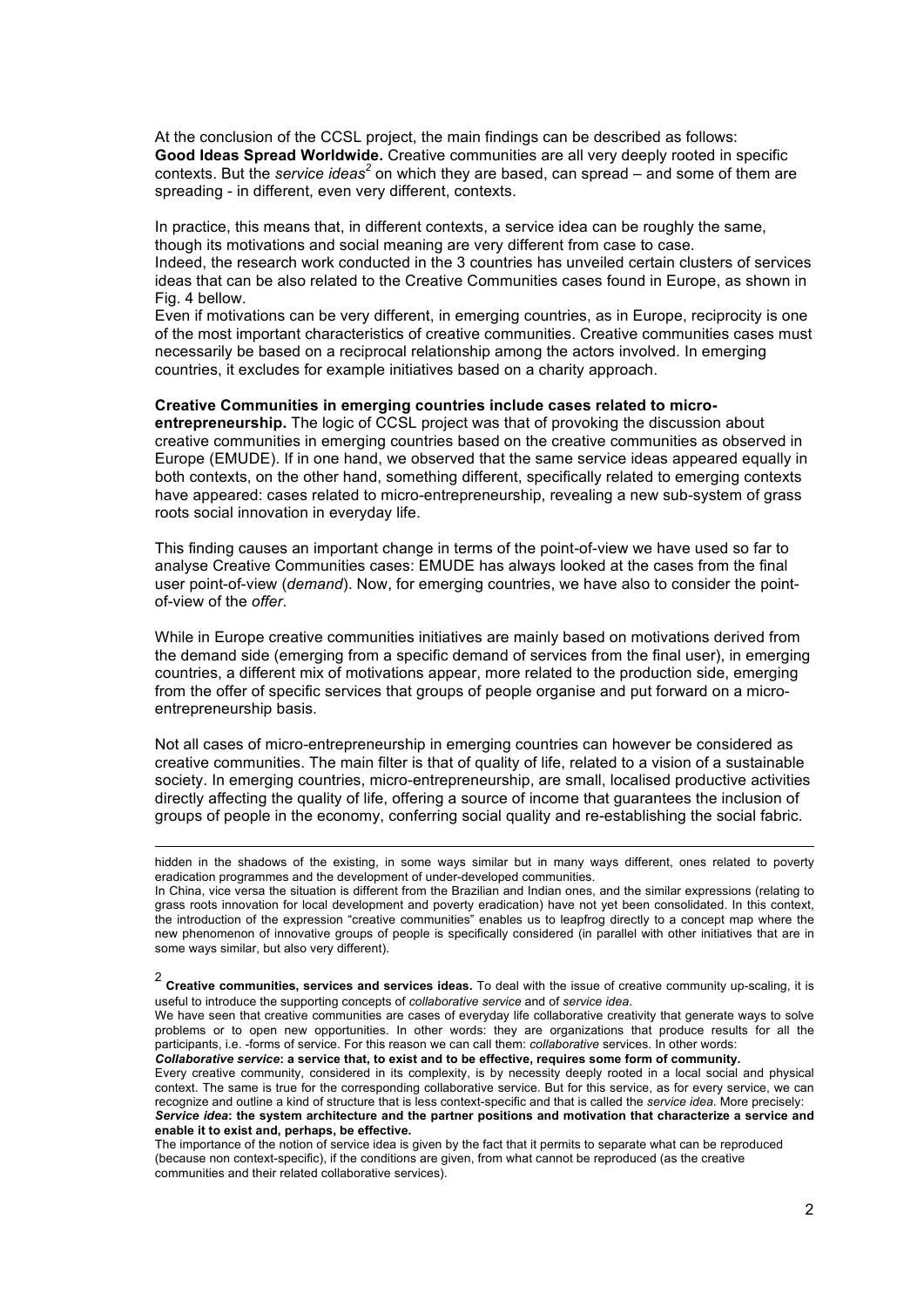**The meaning of "community" changes deeply in the different contexts.** In the European experiences the communities we refer to are "intentional communities": new social organizations emerging from a long process of individualisation (and, largely, as forms of reaction to it).

*Vice versa,* in emerging countries, the communities we refer to in CCSL can be seen as a balance between continuity with still existing traditions (families, villages, neighbourhoods, etc.) and the innovation needed to face radically new conditions of life (and the challenges of sustainability). In each country, this balance can be different, but in each one of them it will result in the up-dating of traditions, i.e. the use of traditional social organisations as building blocks for new forms of social network (in the framework of which collaboration, mutual help, sharing and, more in general, community building con be up-dated and re-interpreted).

**Cases of social leapfrogging.** In emerging countries, collaborative behaviour patterns still exist in different traditional forms (inside families, villages, neighbourhoods, etc). At the same time, main stream thinking on modernization, following the patterns of existing mature societies, considers that these living traditions are condemned to disappear, swept away by an "inevitable" individualization process.

*On the contrary,* in the CCSL perspective, we assume a different idea of modernization, where new forms of cooperative behaviour, creative communities, appear as cases of *social leapfrogging*. That is, as cases of social innovation where groups of people move directly (or, in any case, very fast) from traditional forms of collaborative behaviour to new ones, responding to the needs of contemporary everyday life (avoiding the phase of extreme, unsustainable individualisation that characterizes existing mature industrial societies).

**Visions of better ways of living.** We have assumed that in emerging countries, creative communities can be seen as a non linear evolution towards modernization, i.e. cases of *leapfrogging in the social development process*. However, these "leaps" require some ideas on where to leap: a new idea of wellbeing that must be perceived as better than the one achieved through a more linear process. If this is true, the kind of wellbeing that creative communities generate has to be perceived as better than that proposed by the normal "modern" solutions3. This means that this community-based and context-related wellbeing must be attentively and effectively communicated. And wider visions of what life could be like, if it were widely accepted and diffused must be produced.

In other words: effective communication and scenario building are crucial to give these promising cases the possibility to last over time and to spread. New design tools and new sensibilities must be developed to make it possible.

**Anticipations of sustainable lifestyles.** For many years in emerging countries, cases of grass roots innovation have been seen, *mainly* as a topic to be dealt with in association with rural village economies and/or of poverty alleviation.

On the contrary, in the CCSL perspective, we look at them in terms of *creative communities*, i.e. in terms of collaborative everyday life creativity that may anticipate possible sustainable lifestyles in urban environments.

**Social And Environmental Implications.** Creative communities are promising cases of social innovation towards sustainability. In fact, by solving some everyday life problems collaboratively, they propose and put in practice ways of living which have a positive social impact and, generally speaking, a reduced environmental footprint.

In the emerging countries the implications of creative communities require further analyses and discussions. On the social side, the discussion focuses on the meaning of modernization: creative communities are associated with an idea of modernity that is not the mainstream way of thinking either in emerging countries or in the most industrialised ones,. On the environmental side, the implications of creative communities must be analysed in depth and this must be done in a systemic way. Moving from here, clearer directions on how to improve the creative communities' environmental potential have to be outlined.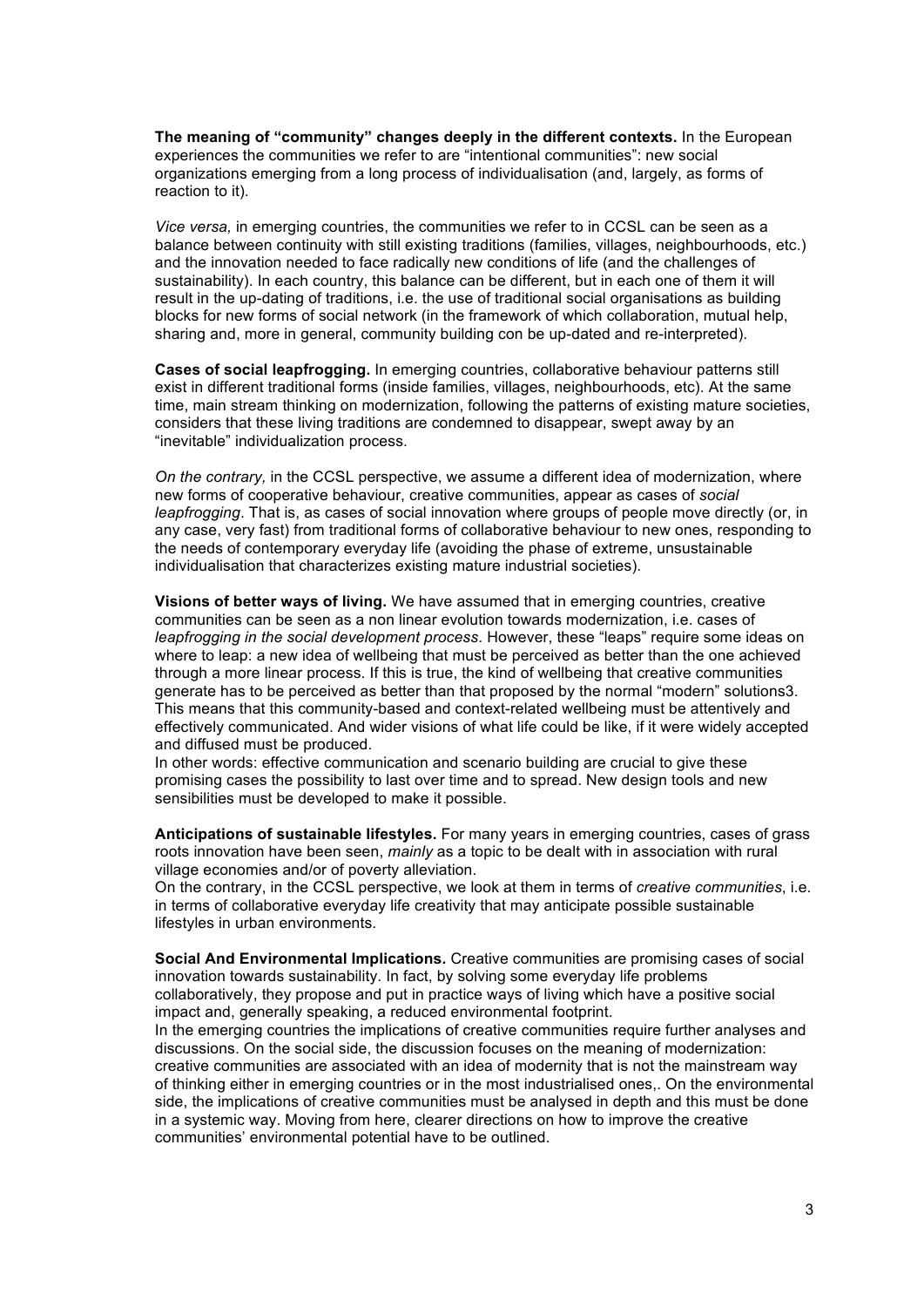**Technology And Design Can Help.** In order to gain support creative communities must be recognized, reinforced and communicated in an adequate manner. In addition, their accessibility, effectiveness and long term survival must be facilitated by appropriate sets of products, services and communication programmes (the enabling solutions). In the emerging countries, technology and design can help in enabling new creative communities to emerge, to become more accessible and effective and, finally, to spread. Appropriate enabling solutions and supporting platforms have to be conceived and developed, bearing in mind the local specificities and the global opportunities of experience exchange. A new generation (and a new market) of enabling products and services will appear.

## **Creative Communities for Sustainable Lifestyles in Africa**

**Qualitative results** (goals and results achieved in terms of content)

### **General conclusions:**

#### **Premise**

In the following notes we will articulate some qualitative results emerging from our activities in Africa. But, in doing that, before proposing some punctual, specific conclusion, we have to shortly outline the general picture that gives to the specific African activities and results a clearer meaning.

CCSL Africa is the third step of a journey in the rich and promising field of social innovation worldwide. The research team who made this journey started in Europe five years ago (thanks the EMUDE research, supported by the  $6<sup>th</sup>$  Research Framework of the European Commission, 2004-2006), continued in Brazil, India and China (thanks to the support of the TF on Sustainable Lifestyles and UNEP). And, finally, it arrived in Africa one year ago.

In these five years of work on this topic we discovered that the original intuition of the existence, in Europe and in the most mature industrialized countries, was correct. And we better understood that *creative communities*, intended as groups of people inventing and practicing new and more sustainable ways of living, were specific aspects of a larger wave of social innovation. In the same period, it happened that the social innovation topic, and therefore the one of creative communities, became more and more relevant worldwide: they entered in the agenda of high level policy makers and, most importantly, they moved form being a collection of promising cases, toward being the building materials of a coherent vision. The vision of a possible, viable, sustainable society.

#### **Background observations**

Social innovation is a process of change where new solutions emerge from a variety of actors directly involved in the problem to be solved: final users, grass roots technicians and entrepreneurs, local institutions and civil society organizations.

This kind of innovation has always existed. But now there are good reasons to say that its role is expanding and will expand in the next future. Previous experiences show that social innovation flourishes when two contemporary conditions are given: when society is facing difficult problems and when some new technologies, having spread in it, open new and (partly) still unexplored possibilities. Both these conditions are particularly relevant today.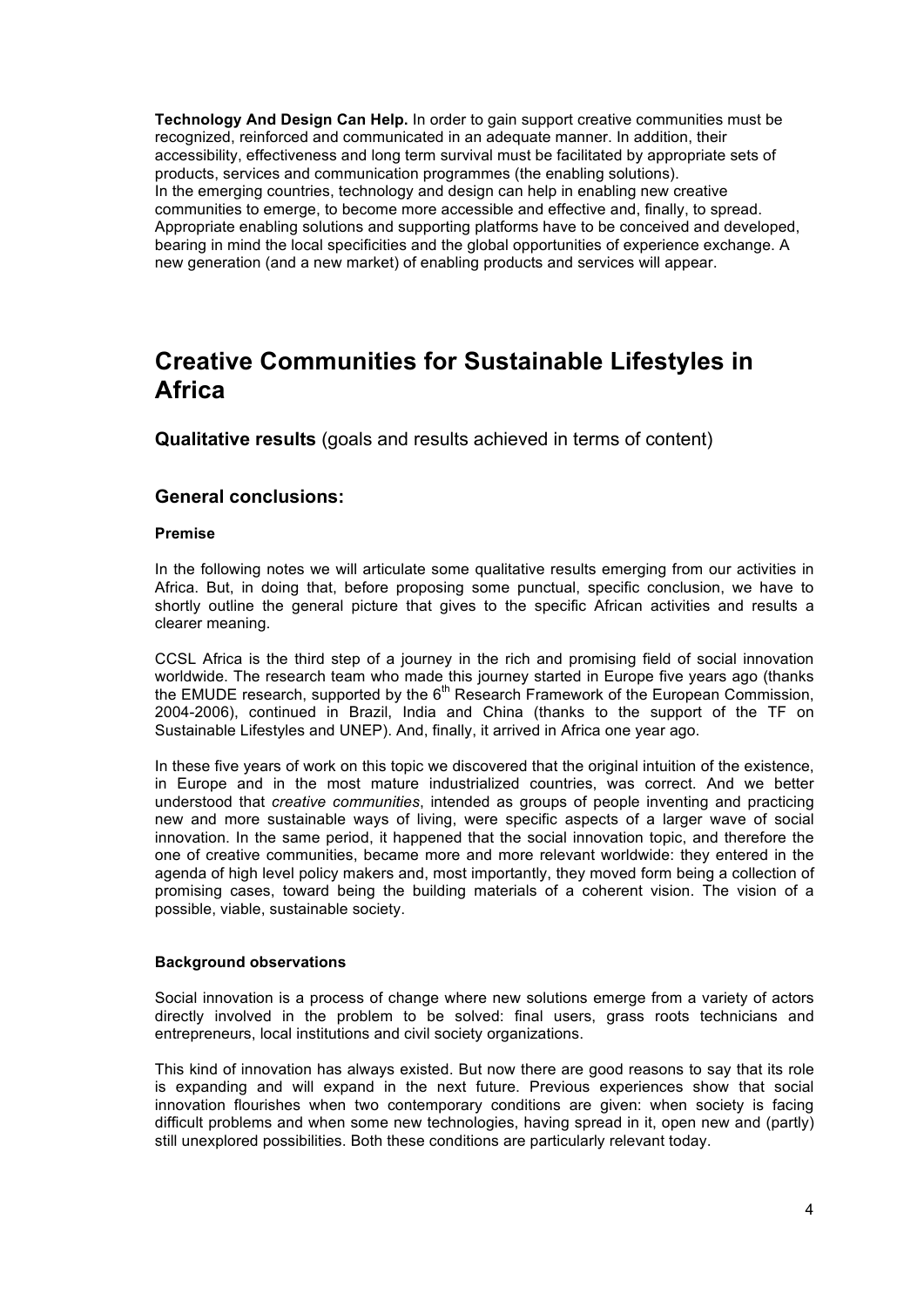**Social innovation drivers.** To motivate the forecast of a future larger role for social innovation on basis of the first condition (existence of problems to be solved) is even too obvious (the dimension of the present crisis, and the related social, economic and environmental problems, have been largely debated).

The second condition too is very obvious today. In fact, in the last decades our societies have been invested, worldwide, by several waves of technological innovations: from distributed computing, to Internet and to mobile phones. Even if these technologies have been very quickly "normalized" (for instance, nobody today will say that the use of mobile phones, per se, is a technologically advanced solution), they still present potentialities that users, in their everyday life experiment and transform in new, viable solutions. And new solutions, based on the unprecedented forms of organization that the new networks make possible, will appear.

In general terms we can assume that a (potentially) *positive interplay* between technological and social innovations is taking place and is becoming a powerful promoter of sustainable changes: technological innovation opens new opportunities (in terms of unprecedented forms of organizations) and social innovation mobilizes diffuse social resources (in terms of creativity, skills, knowledge and entrepreneurship).

**Promising cases.** Looking at the cases of social innovation we are referring to, we can observe that they challenge traditional ways of doing things and introduce new, different and more sustainable ones. Of course, each one of them should be analysed in detail (to precisely assess their effective degree of environmental and social sustainability). However, a first glance, we can recognise their coherence with some of the fundamental guidelines for sustainability: many of them have an unprecedented capacity to bring individual interests into line with social and environmental ones (one side effect of their search for concrete solutions is that they reinforce the social fabric) and they generate new and more sustainable ideas of wellbeing (a wellbeing where greater value is given to the quality of the social and physical contexts, to a caring attitude, to the search for a slower pace in life, to collaborative actions, to new forms of community and to new ideas of locality – we will come back on this point later).

Precisely because these cases suggest solutions that merge personal interests with social and environmental ones, they should be considered as *promising cases:* initiatives where, in different ways and for different reasons, people have been able to steer their expectations and their individual behaviour towards more sustainable ways of living and producing.

**Creative communities.** Behind each of these promising cases of social innovation there are groups of people who have been able to imagine, develop and manage them. A first glance shows that they have some fundamental traits in common: they are all groups of people who cooperatively invent, enhance and manage innovative solutions for new ways of living. And they do so recombining what already exists, without waiting for a general change in the system (in the economy, in the institutions, in the large infrastructures). For this reason, these groups of people can be defined as *creative communities*: people who cooperatively invent, enhance and manage innovative solutions for new ways of living.

A second characteristic, common to these promising cases, is that they have grown out of problems posed by contemporary everyday life such as: how can we overcome the isolation that an exasperated individualism has brought and brings in its wake? How can we organise daily functions if the family and neighbourhood no longer provide the support they traditionally offered? How can we respond to the demand for natural food and healthy living conditions when living in a global metropolis? How can we support local production without being trampled on by the power of the mighty apparatus of global trade? Creative communities generate solutions able to answer all these questions.

**Visions of sustainable qualities.** At a first view, these grass roots innovations generate a constellation of solution ideas that very different, very local and deeply rooted in the different contexts where they have been generated. Nevertheless, looking at them as a whole, some larger images start to emerge: a new *agro-food system*, based on organic food and on the direct connection between consumers and local farmers; a new welfare, the *active welfare*, based on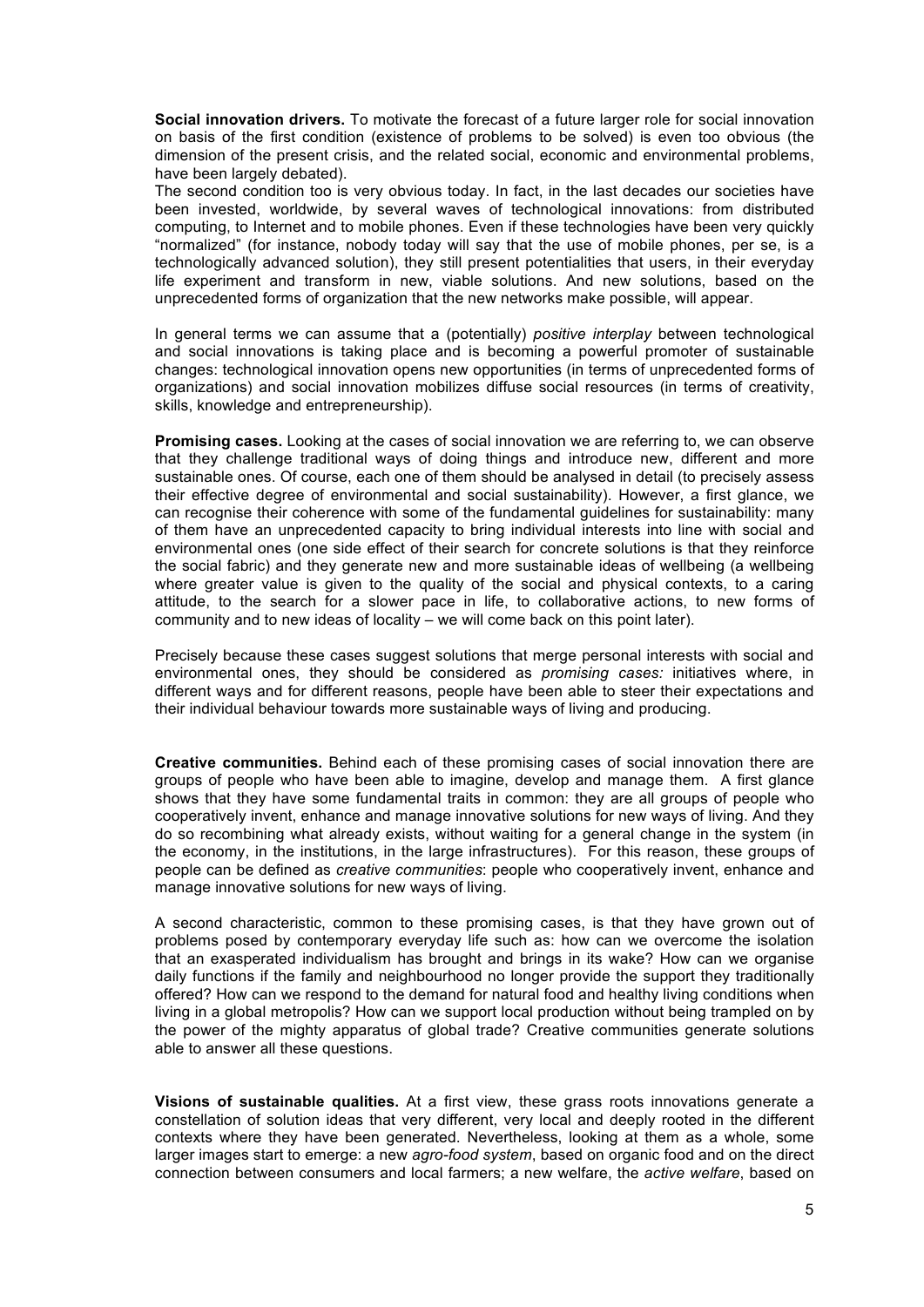the participation of the interested people; a new *idea of city*, based on the dynamism of its inhabitants, on new forms of neighborhoods and public spaces. And so on. In short something is happening that goes beyond the specificity of the individual cases and indicates larger perspectives.

As a matter of fact, a new global culture is emerging worldwide. It promotes, at the same time, diversity, locality, openness and connectivity but also, and most important for us here, some promising, and radically new, ideas of wellbeing: the quality of physical and social environments, with the rediscovery of *commons*; the quality of relationships with the rediscovery of *communities*; the quality of being active with the rediscovery of *individual* and *social capabilities*; the quality of time with the rediscovery of *slowness*. All these new qualities are based on some traditional ones, re-interpreted in the present context. All of them, to be appreciated, require a *human scale*, that is, they require *small (comprehensible, manageable) systems*. At the same time, today, given the high level of connectivity, these small systems can (and must) be *open*: open to the interactions with wider flows of people and ideas that characterize contemporary global society.

#### **Emerging countries specificities**

Creative communities are mainly appearing in rapidly changing contexts characterized by diffused knowledge, a high level of connectivity and a certain degree of tolerance. These contexts can be found in the mature industrial societies, but not only there. In fact, we can also observe that, in the globalised world, there are vast urban and rural-urban areas that can be described in the same terms (if we agree to adapt their meaning to the new circumstances). They are rapidly changing contexts (a lot of people are moving from villages to the cities), with a certain degree of tolerance (if only because nobody can exercise a strict control on such a changing society). As far as regards diffused knowledge and creativity, we can find very interesting hybridizations between traditional culture, new behaviours and advanced technologies.

**Speed of change and social innovation.** As a matter of fact, attentively observing the African contexts where we have done our research, we observed interesting cases of collaborative organisations. Similarly to what we found in Brazil, India, China, the African cases too are based on hybrid traditional-contemporary forms of communities and answer to different kinds of problems: from collaborative social micro-enterprises to community-supported agriculture and community-based tourism, from neighbourhood cultural centres, to purchasing groups. Of course, their cultural and social meanings and motivations differ from the ones we can find in Europe and USA. In fact, the different role of tradition and existing social networks lead to different meanings of the terms "community" and "creativity" and, similarly, different weights of economic needs over other social and environmental ones generate different motivations. Nevertheless, we can observe that the "solution ideas" on which they are based are more or less the same.

In fact, given that the changing conditions of life (from villages and subsistence economy, to cities and market economy) are affecting increasing proportions of the population in emerging countries, some western experiences (of how to live in a city) may stimulate the adoption (and adaptation) of analogous ideas in the new emerging urban environments. Vice versa, it may be that the persistence of traditional ways of thinking and doing in the new metropolises will constitute an extensive reserve of social and cultural resources, and also generate new ideas on sustainable ways of living: ideas that, in turn, could be adopted in (and adapted to) western societies.

In conclusion, we can say that where this kind of grassroots innovation takes place is not a question of being a mature industrial country or not, of being rich or poor, of being in the East, in the West, in the North or in the South. It is simply a matter of speed of change: wherever changes are fast and deep, creative communities appear, and, once they have been generated, they move around and re-localise (i.e. adapt to the specificity of the different contexts) in other places: a movement of ideas and experiences that can go in all directions, from North to South, from West to East, and vice versa.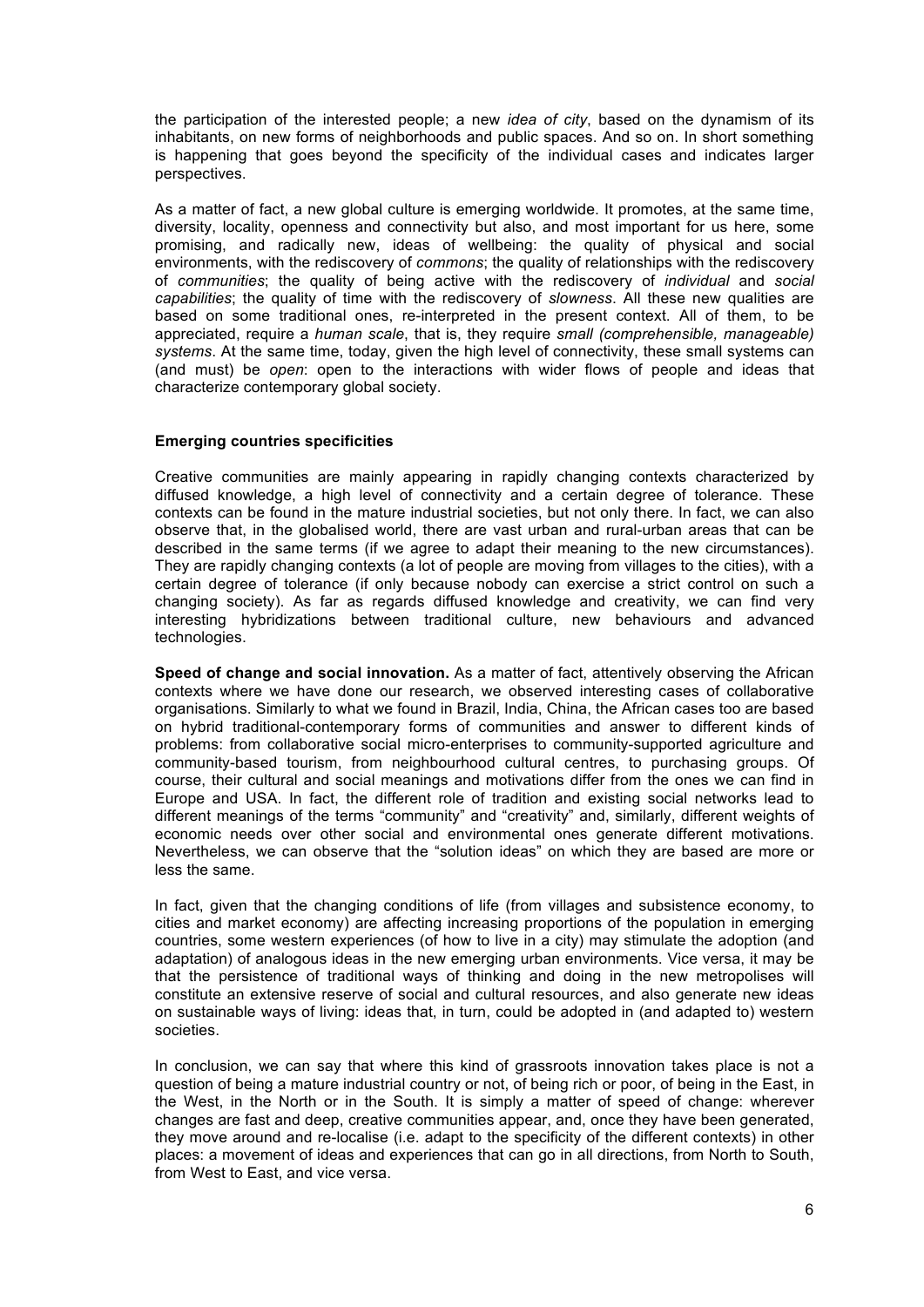**Solution ideas move worldwide.** Before going on in our discussion on this point, we have to introduce a useful concept: the concept of *solution idea*, meaning the organisational and economic model that explains how a collaborative organisation works; what its systemic architecture is like: who the involved actors are and what their motivations, relationships and economic and non-economic exchanges are.

The notion of solution idea is important because, when, as we are doing here, we discuss how collaborative organisations spread and replicate, we have to bear in mind that, in realty, what replicates are not these highly localised cases (with all their local characteristics), nor the creative communities who generated them (since they are un-replicable groups of people). What do spread are solution ideas that, case by case can be adopted by different groups of people and adapted to different contexts.

In practical terms, behind the highly localised promising cases that we can find in different places in the world, there are the solution ideas on which they are based. And these solution ideas can move around and find new contexts where they can be adopted, adapted and relocalised. We can synthesise this process considering, in particular, the different local combinations of two basic elements: the existence (or at least the memory) of *traditions* and the possibility of using (in an appropriate way) an existing *set of technologies* (in the form of *products, services* and *infrastructure*s).

**Traditions as social resources.** Creative communities build their solutions (i.e. answer to the questions posed by contemporary life) using as building material whatever they can find. That is, existing ideas, accessible technologies and living traditions. This means that they often present some similarities with ways of doing and thinking proper to pre-industrial cultures: the old market; the grand parents' vegetable gardens; children walking to school as in "the good old days"; the sharing of tools and equipment that was the norm before the advent of our present consumption-oriented society, and so on. But, looking at the cases and their motivations more carefully, it clearly appears that the "past" emerging in these cases is an extraordinary, absolutely up-to-date, social and cultural resource: it is the value of neighbourhood sociality that enables us to bring life and security back to a neighbourhood or a village. It is the sense of season and local food production that can put today's unsustainable food network back in order. It is the value of sharing that enables us to lighten the burden of apparatus and make the specially equipped spaces we require available… In the end, it is a heritage of knowledge, behaviour patterns and organisational forms that, seen in the light of current conditions of existence and current problems, may constitute valuable building materials for the future.

**Re-interpreted technologies**. The majority of promising cases at issue here utilise "normal" technologies (i.e. what is considered "normal" today in many countries). However, very often they utilise them in an original way, by putting products and services normally available on the market into a new kind of system*.* For example, they generally use the telephone (and sometime the computer and the internet) just as any ordinary member of society can do. Nevertheless, we must stress how important these "normal technologies" are. In fact, though few cases make use of sophisticated services and products, very few of them could have existed without (at least) a telephone.

Having said this, we can add that these technologies, however modest they may be, however normal they may be considered, still have largely unused (and even unimagined) potentialities: mobile telephones, just to take the most commonly used communication device worldwide as an example, have mainly been used until now as communication enablers. However, they also have great potential as system organisers in order to solve specific problems (to send money where there are no banks, to get information on the markets, to integrate medical and veterinarian care).

In conclusion, although it is true that the use of information and communication technologies as enablers for new forms of organization is still at the very beginning, some creative community inventions can be seen as very advanced. In other words, they are at the cutting edge of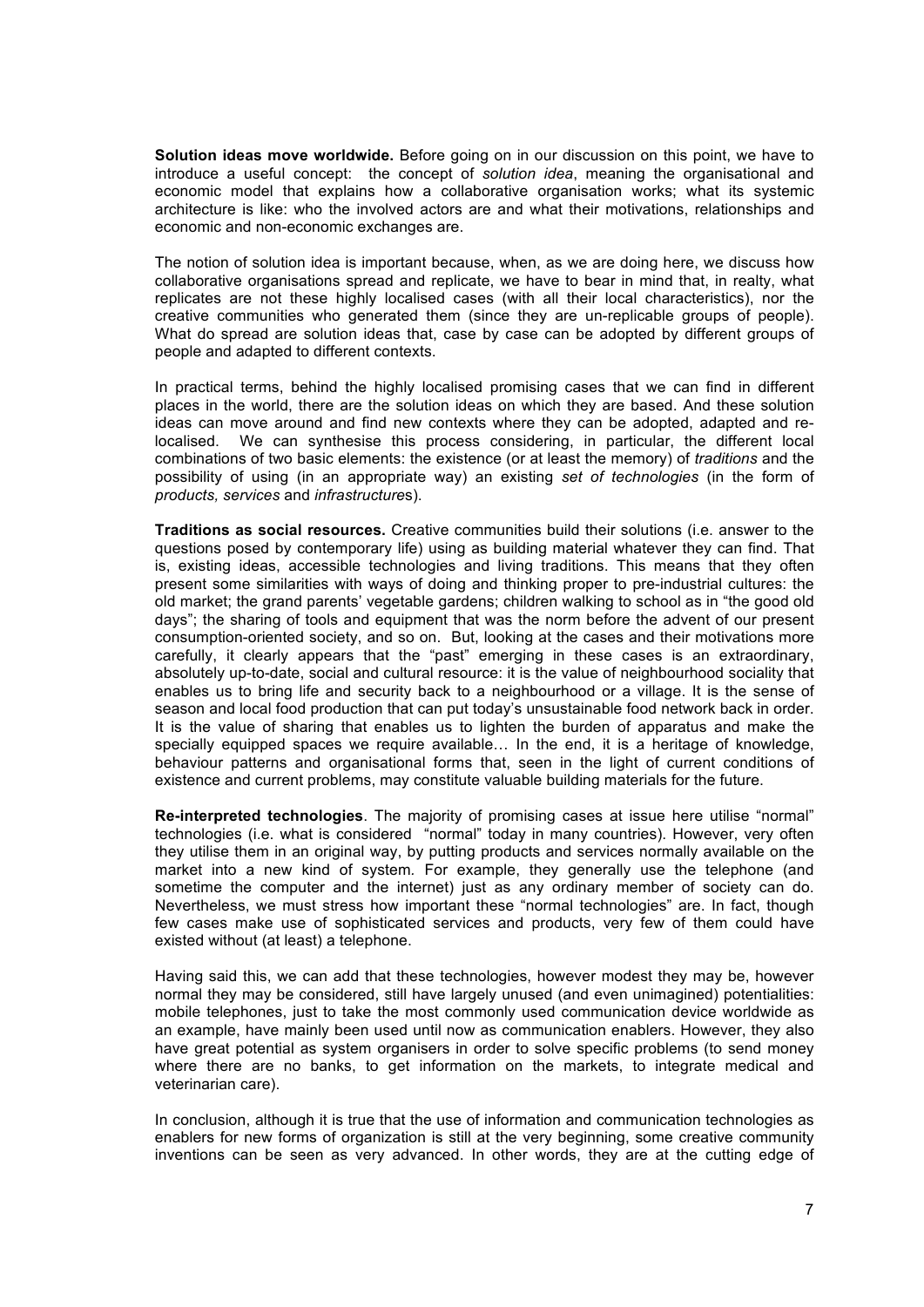socially-led systemic innovation, where existing, normal, technologies are used to create brand new systems and organisations.

## **Specific conclusions**

Creative Communities for Sustainable Lifestyles Africa (CCSL\_A) is based on the experience of the Creative Communities for Sustainable Lifestyles (CCSL) project. CCSL' main objective was to investigate the possible links between grass roots innovations and the promotion of sustainable lifestyles. More precisely, it discussed the potentialities of collaborative everyday life creativity (the creative communities) in generating and diffusing new and more sustainable ways of living in the urban environments of emerging countries (with a focus on Brazil, India and China).

CCSL sought to compare some European experiences with ones that can be observed in the growing urban populations of emerging countries. In particular, three major topics were considered: (1) the nature of the groups of people who generate these innovations (the creative communities); (2) their role in promoting new and sustainable lifestyles (the promising cases) and (3) the possibility to make these promising cases more accessible, effective and replicable, thanks to some appropriate initiatives (the enabling system).

CCSL AFRICA challenge was to verify if this attitude exists and is workable in Africa. And if yes, discuss what would be the form and particularities that these concepts can assume in the African continent, with a special focus on its emerging urban societies. And, moving from the promising cases, verify the nature and characteristics that enabling systems would have to assume to make them more accessible, effective and replicable in this contexts.

#### **From sustainable lifestyles to sustainable livelihood...**

One of the main differences in the starting hypothesis between CCSL Africa and the previous investigations made in China, India, Brazil and Europe was to shift the research of promising cases from a focus on growing middle class in mature and emerging economies to the less advantaged part of the society. Millions of people in Africa (and in the world) search for livelihood strategies using, as they can, their local resources and social capital (i.e. their existing social networks). CCSL Africa observed such cases in Africa and analysed if and how some of them can be seen as seeds of viable, sustainable ways of living, in other words, if livelihood strategies can generate sustainable livelihoods?

From the previous CCSL investigation in emerging countries and before in Europe, middle class appears to be the group of the population where concerns and actions towards sustainability is more likely to take place. Although very diverse and heterogeneous, middle classes shared the insurance to overcome basic need while at the same time still facing the challenge to improve their daily condition, especially in emerging contexts. They represent a potential (because of their relative economical stability but also their access to information and education) of attention and transformation towards new and more sustainable ways of living. Better quality of life is including for them living in an healthier and less polluted environment, accessing better quality food, living in a safe and more friendly neighbourhood... all topics related to environmental and social sustainability. At the same time, their economical power is not high enough to give them full access to the best standards of equipment and comfort, raising their attention to alternative solutions based on sharing or pooling of goods and mutual help.

This potential attention to sustainability issues is less direct considering more disadvantaged groups of people as focused in CCSL Africa project. The obvious necessity to cover basic needs leave less space and attention to consider sustainability issues. Potential synergies between increasing quality of life and attention to the quality of the environment are also more critical. The imperative of income raising is not always compatible (and even sometimes opposite) with the reduction of impact and the social emancipation.

#### **Sustenance and transitory solutions...**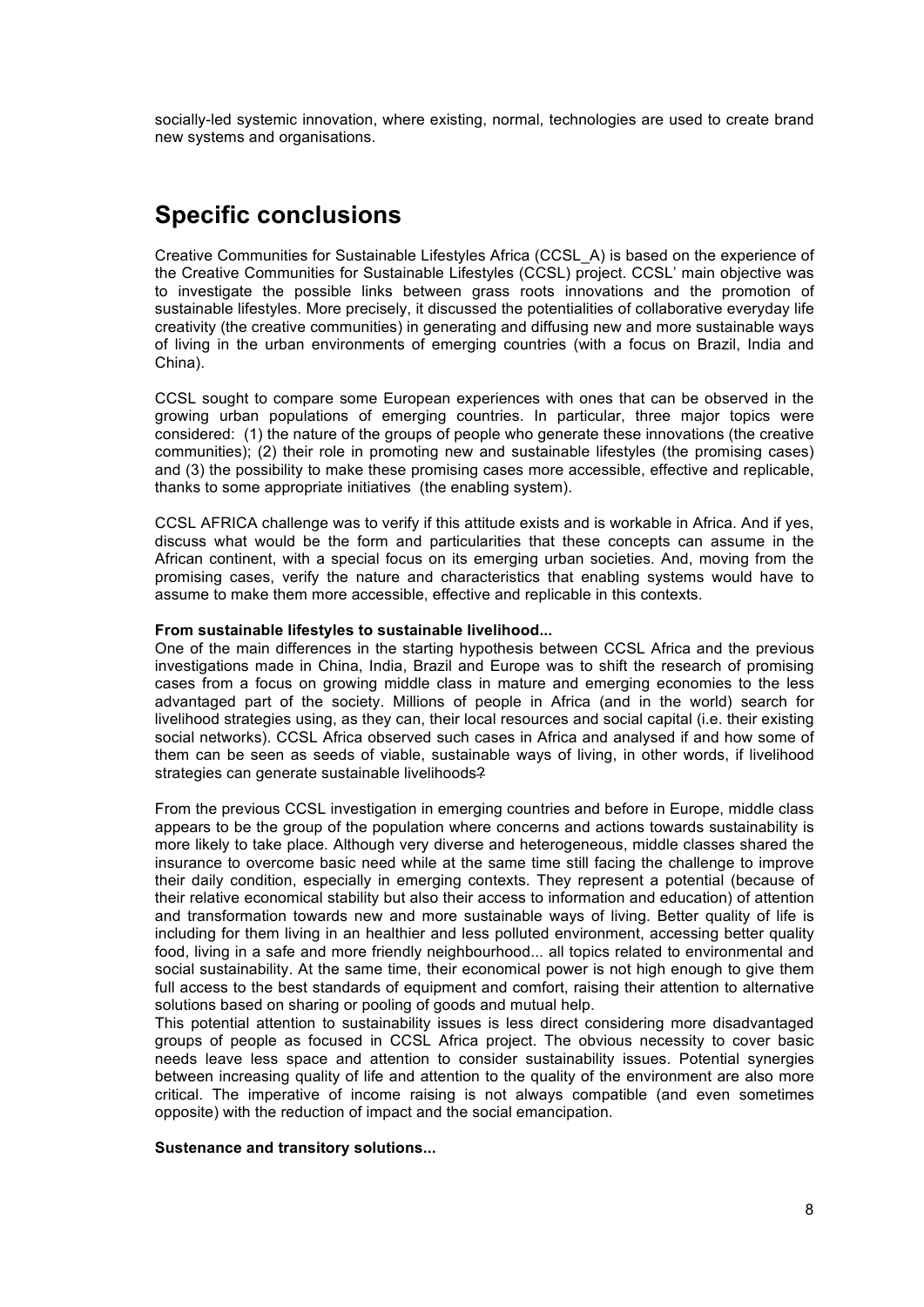The shift of the focus from sustainable lifestyles to sustainable livelihood brought to consider an increased number of initiatives that could be qualified as 'transitory' solutions<sup>3</sup> in terms of sustainability. For instance the traditional and more recent initiatives based on creating value and employment through recycling material are win-win solutions combining sustainable benefits (developing recycling) with social benefits (creating employment). But if certainly relevant in the current difficult context and surely advantageous in terms of sustainability, many of these solutions cannot be regarded as they are as ideal models for a sustainable society.

Two main issues should be discussed here. The first question is concerning the fare and ethical nature of the initiative. Children, homeless people or even unemployed people collecting empty bottle and cans in the streets or sorting trash to extract recyclable materials allow these people to raise some income and find a way of subsistence. But conditions of work, levels of remuneration, stability of incomes, etc, should be carefully considered to appreciate the possibilities of these initiatives to evolve towards 'ethical' jobs. The very notion of 'income raising' indicates actions taken to ensure temporary subsistence. In other words, they can be regarded as 'transitory' solutions towards sustainable ways of living only when the evolution and emancipation of the individuals is embedded in the organisation of the solution. Self-managed collective composting or recycling initiatives, partnerships with public authorities in order to establish public services for collecting and sorting trash with citizen participation are example likely to evolve towards a fare sustainable situation.

The second question is regarding the effective reduction of environmental impact generated by the initiative considered. Decorative arts and crafts made of reused trash materials; flower pots made out of old tires; benches and dog kennels built out of reused wood pallets, etc, find sometimes justification in the fact that waste due to overconsumption find a second use instead of being trashed. It is here important to consider if this second use is substituting a use of primary resources or if it is a process of creation of additional goods (art and craft, flower pots or benches) that would not have been produced instead. Here also, they can be considered as 'transitory' solutions if they promote applications that substitute the production of new goods, encourage a parsimonious use of materials and divert from the position of compensation of overconsumption.

#### **More middle-down initiatives...**

The series of cases of social innovation collected in Africa confirmed the conclusion of the CCSL investigation in emerging countries: 'good ideas spread worldwide' and similar patterns of service ideas found in Brazil, India, China and Europe were also found in Africa: Collaborative neighbourhoods; Active welfare services; Local food networks; Smart mobility systems, etc. Even if local socio-cultural and economical context are very different, the CCSL research hypothesis of fining recurrent solution with the same socio-organisational structure outlining sustainable ways of living common to urban contexts worldwide can be confirmed.

Beyond these overall similarities, the initiative found in Africa reveal also some specificities. In particular, they seem to be more often related to the intermediation of a third party such as an NGO or a local authority. Whereas in Europe and also in China the cases collected were characterised by being the result of self-standing initiatives of the creative communities developing alone their solution, in Africa, and till some extend in India and Brazil creative communities benefits often from an external technical support. The diffuse creativity, the entrepreneurship and the willingness to solve problems remain a grassroots initiative in both situations. But the availability of NGO with a strong experience in disseminating social innovation, engaging collective self-supporting actions, catalysing project on the one hand and, on the other hand, bringing technical support, appropriated knowledge and financial contribution plays an important role in facilitating social change even considering the scarcity of resources and the difficulties of the local context.

This advocates in favour of developing such 'enabling structure' to foster social innovation in general. It should be made taking especially care of embedding sustainability issues as an

<sup>&</sup>lt;sup>3</sup> The question of transitory solutions was already raised after the CCSL project particularly in Brazil and India. See D'Silva S. and Jégou F., 2008. From sustenance to sustainable living in India, Elements of vision based on collaboration with local NGOs. Changing the Change design research conference, Torino.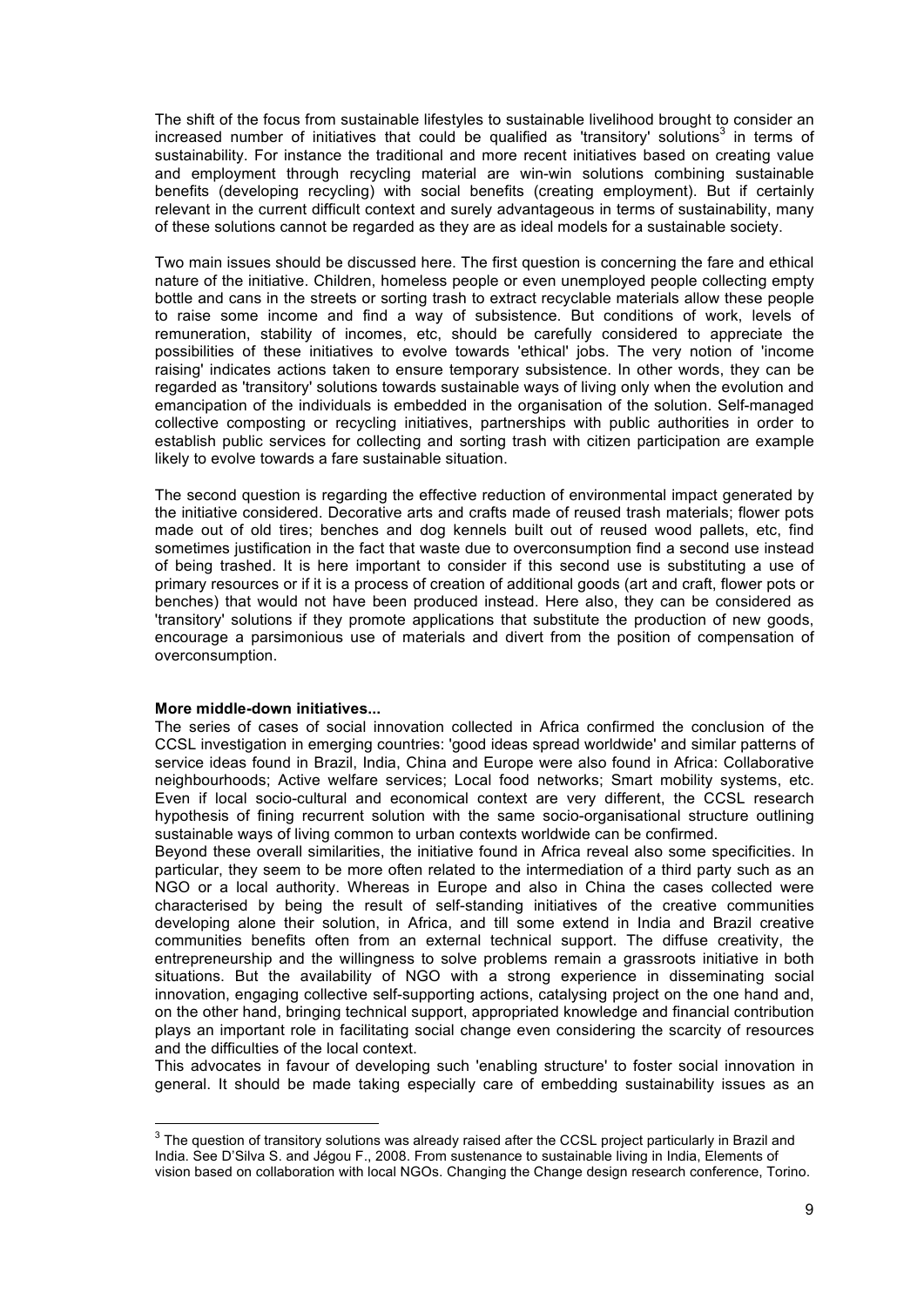essential component of the enabling process. In particular, typical obstacles should be watched in the design of these enabling solutions. The urgency to solve current problems often leads to promote development towards the current unsustainable western-like model of society. The generation of immediate income raising activities may close people into a passive attitude with no possibilities of empowerment and emancipation in these activities. Unconsidered support may overcome the engagement of the communities and lead to dead ends and collapse of their enterprise, etc.

#### **Ubuntu as grounding concept of African collaboration...**

The notion of community and collective engagement in Africa is often related to the concept of *ubuntu*. *Ubuntu* represents a specific and complex form of solidarity embedded in the African culture. It differs from a charity in the sense that who receives has the obligation to respond and who gives should never deny this right to respond. It differs also from barter since no value equivalence has been attributed to both parts of the exchange and equal reciprocation is not expected. *Ubuntu* can be described as a non power-based exchange. Nobody feels indebted from what he received or is likely to loose his face if he doesn't give it back. No one feels empowered from what he gave or entitled to expect any kind of determinate feedback.

If *ubuntu* is very present in the African discourse and a promising concept to ground the design of community-based solutions, it is mostly referred to traditional solutions. New projects such as many of the cases collected during CCSL Africa: *collaborative neighbourhood* or *active welfare services* based on participation and mutual help*; community enabling centres* providing a mix of social, cultural and entrepreneurship oriented supports in less privileged areas; etc are intrinsically expressions of *ubuntu* principle but doesn't seems to be perceived as such for the moment. Although, *Ubuntu* is a very powerful and inspiring concept to organise solutions based on participation, mutual help or exchanges and some useful basic design principles could be extrapolated from it and be used as quidelines:

- Relations come first: enabling relationships is perceived as more or equally important as equity or convenience;
- Inclusion prior to the quality of the result: inclusion of all the community is more important than the result of the collective action and it is likely to be more profitable at the end to decrease quality expectations of the solution in order to enable more people to keep the collective rhythm;
- Emancipation rather than empowerment: empowerment is a change in who has got the power for a more balanced equilibrium but it is still a relationships based on power. *Ubuntu* is aiming at emancipation where no power shifts are implicated;
- Show the value of community: the participation process should be enhanced and made visible in the design of the solution to show explicitly the benefits of a community-based organisation;
- Design the opportunity to respond: a solution designed in the spirit of *ubuntu* should foresee an opportunity to respond for who gets the benefit of the service;
- Elective participation: *ubuntu* should be limited to elective participation where individuals are encouraged to take part in the community but still respected if they don't.

#### **Enabling micro-enterprises...**

One of the main findings of CCSL in Brazil, India and China was the verification of a link between sustainable lifestyles and micro-entrepreneurship, revealing a new sub-system of grass roots social innovation in everyday life in the investigated countries.

In Africa, micro-entrepreneurship is pervasive in all the everyday life. It is a very dynamic informal sector that seems to provide more employment and contributes more to the GDP in many African countries than the formal sector. It is also a social fabric of local production places diffused in the neighbourhood with close loops and short transportation circuits between users and providers, interwoven relationships and an important potential of adaptation to any local opportunities.

The scarcity of resources and of economic power in this informal economy put the emphasis on solutions based on the repair of goods or the reuse of materials and constitutes potentially a more sustainable model of production. A all range of micro-entrepreneurship in Africa demonstrate an important potential for 're-design' prolonging the life of products and materials in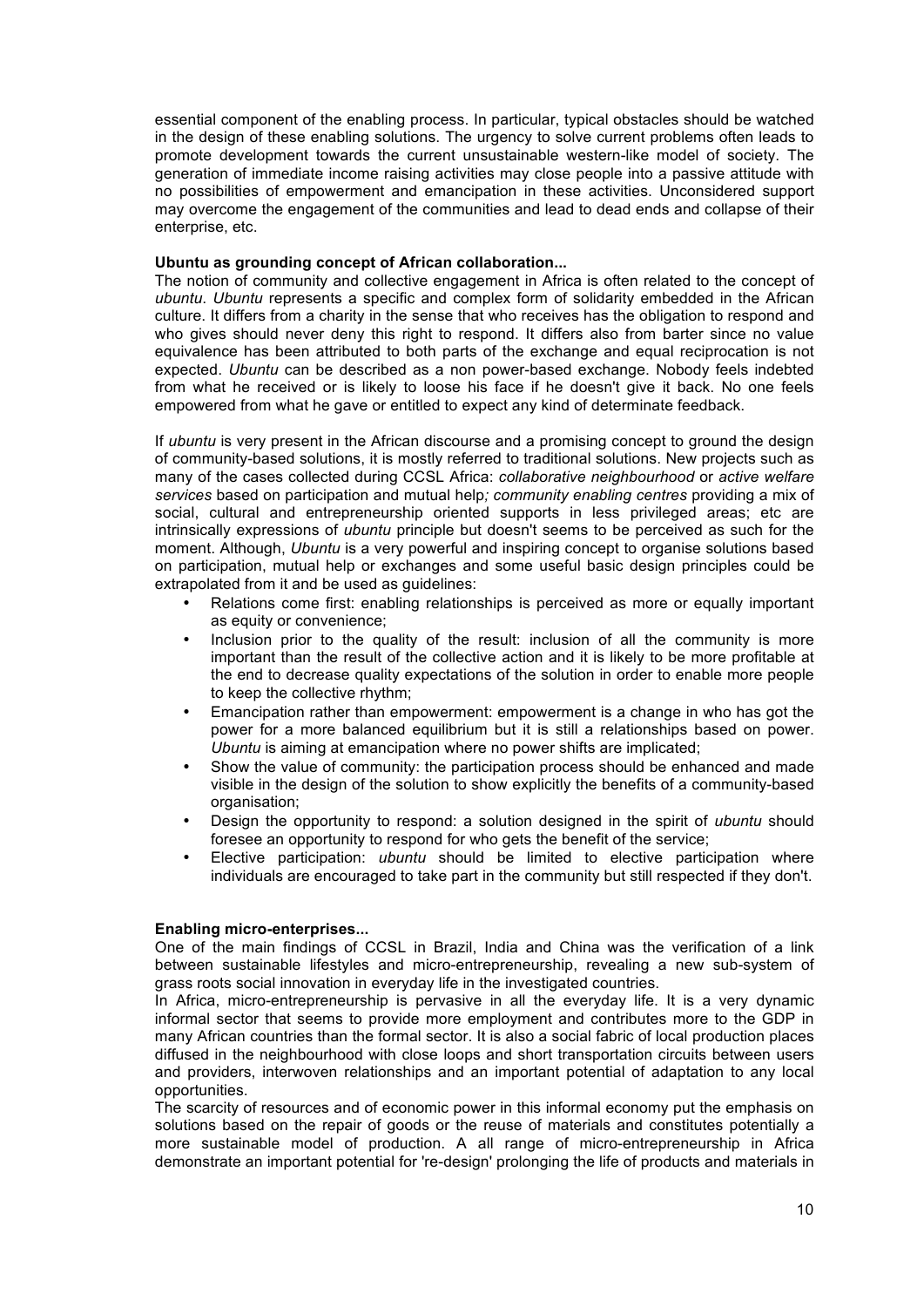particular disassembling goods and reusing them as spare parts or finding ways of making use of materials keeping as much as possible the state of elaboration in which they are.

This potential in terms of sustainability is given mainly by the restrictions of the context but it is not said that this orientation to sustainability will remain if these micro-entrepreneurship get business improvement opportunities. They use recuperated materials mostly because first hand material is not available or not affordable. Looking closer at working practices reveals often no particular attention to optimise the use of materials. And sometimes the very fact of using second hand material seems to entitle to waste it. In other words, the environmental sustainability that can be recognized in part of these micro-businesses and grassroots entrepreneurship is strongly related to their transitory status but it is not embedded in the definition of the activity in itself. Actions should be taken to raise awareness among these entrepreneurs of the current sustainable value of their activities and to investigate conditions for which these environmental qualities may remain and be further developed.

In terms of social sustainability, micro-entrepreneurship based on the use of local resources and social capital ensure livelihood to millions of people in Africa (and in the world). But as for environmental aspects, not all these micro-businesses initiatives have the same potential to generate sustainable livelihood.

As already mentioned before, the working conditions in this informal sector are generally very poor in terms of working hours, safety, children involvement, etc and it is not said that those initiatives have a potential to evolve toward an improvement. If they meet better market opportunities or if they improve production process or management, they are likely to upscale toward more structured companies but probably based on the same or similar working conditions.

Some of them on the contrary are more aiming at dissemination and emancipation of the work force and represents a 'constructive' dimension for the society. Cases collected during the CCSL Africa workshops show characters of what can be called 'enabling microentrepreneurship': self-construction projects developing in training initiatives to disseminate the know-how of building houses with the help of the community; art and craft centres using part of their cultural actions and equipments for capacity building activities; social centres promoting enabling businesses such as training home gardening or trading seeds for private orchards...

A particular incentive should be made to distinguish and promote preferably these types of enabling, participative, emancipating and community-based micro-entrepreneurship.

#### **Cases of social 'leapfrogging'...**

Many of the observed cases during the CCSL Africa, as promising cases and the creative communities are new forms of cooperative behaviour and can be interpreted as cases of social leapfrogging. That is, as cases of social innovation where groups of people move directly (or, in any case, very fast) from traditional forms of collaborative behaviour to new ones, responding to the needs of contemporary everyday life (avoiding the phase of extreme, unsustainable individualisation that characterizes existing mature industrial societies).

In the case of the *community-based tourism*, villages in rural areas organised to give access to their current way of living to external visitors. They propose to take part to their day-to-day activities, from collecting food, cooking to taking part to signing, dancing or even to ritual moment, hosting them in their own houses and offering their own life as a touristic and cultural experience. The passage from traditional living to the valorisation of traditional living as a touristic activity represents a radical shift in the mindset and a reflexive activity. But in practical terms, the evolution appears smooth and continue: the daily routines of the village goes-on in a similar way as they were before. In fact, the quality of the community-based tourism is directly linked to this continuity: the smoother the transition, the more the experience will be original and appreciated by the visitors.

But many of these cases pointed as interesting leapfrogging opportunities and promising new and more sustainable ways of living by the CCSL Africa project were hardly recognisable as cases by the local experts because they appears in their eyes too near to what appears as traditional or informal solutions.

In mature economies, leapfrogging represents an important effort to recreate social cohesion and diffuse solutions based on exchange, sharing or mutual help. In Africa, the leapfrogging is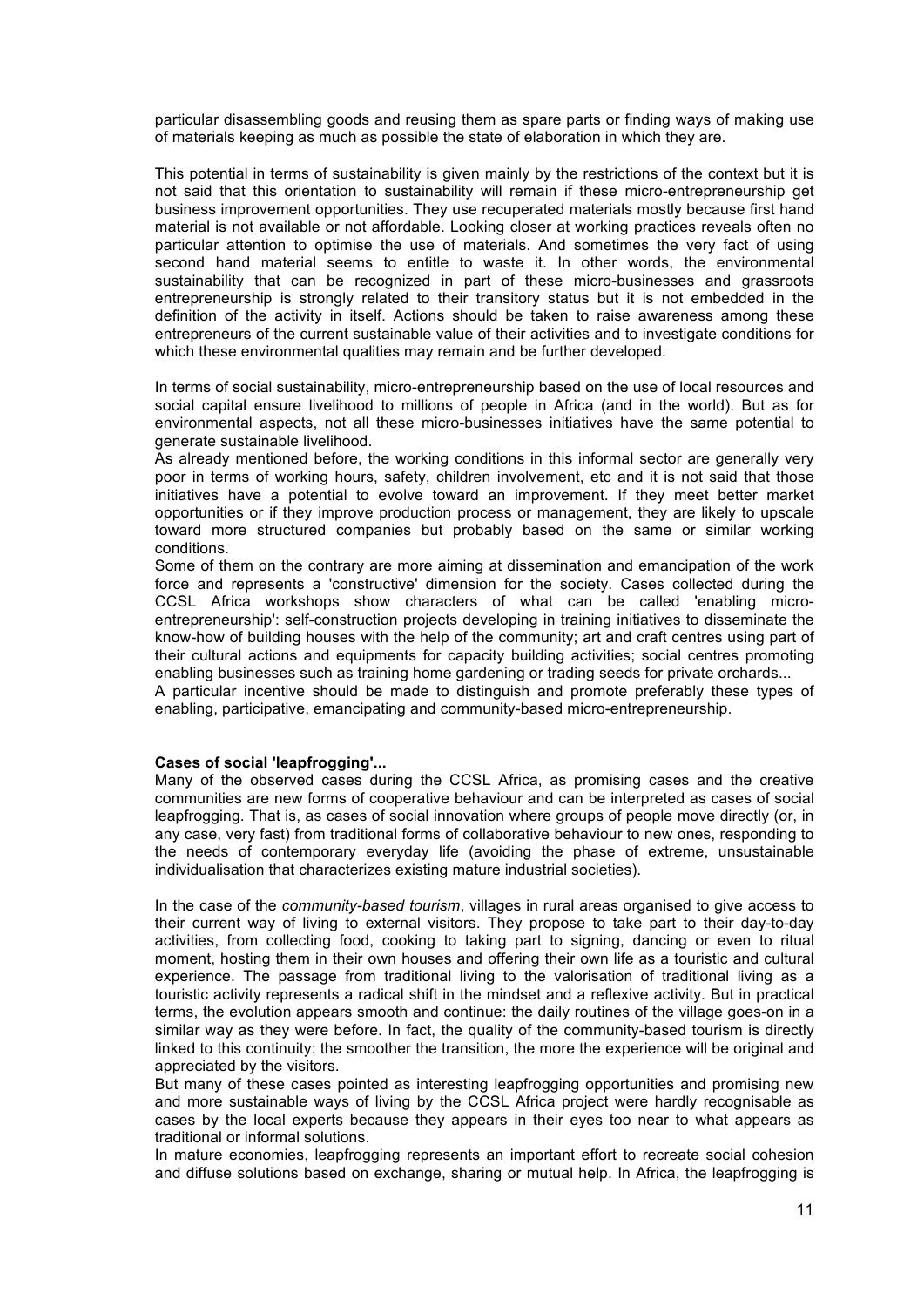more often a change in the mindset to look at current situation from different point of view, to recognise sustainability patterns in what is perceived as mainstream, to operate slight changes in normal traditional situations to raise collective awareness on how advanced they are in terms of sustainability.

#### **Supporting human-based dissemination...**

CCSL Africa aimed at exploring how the promising initiatives collected could be strengthened and in particular how a design-driven approach could support the social innovation for sustainability.

A large part of the cases collected in Africa are involving a third party. They maintain the overall characteristics of the grassroots initiatives observed among the creative communities in other part of the world: community participation; self-management; collective responsibility; bottom-up entrepreneurship; etc. But whereas creative communities generally start their project alone at a very small scale and integrates external supports (subsidies to support a part-time staff; a place to host the project meetings...) only in a second time when the initiative has been launched and is facing consolidation or up-scaling issues, in Africa, more grassroots initiatives are from start the result of a collaboration with a third party: NGOs working on development support a youth group to set-up urban gardening or aggregates women to start self construction or set a social centre in the neighbourhood, etc. Universities (i.e. "New media for social change" department at Cape Peninsula University of Technology) or public authorities (i.e. the City of Cape Town stimulates many grassroots initiatives with a potential of job creation) are also playing that role of third party initiator. They provide the initial idea of the activity that could be developed and along with it, they often propose processes and capacity building, tools and rough material, technical and management support, etc.

They represent an important capital of knowledge and methodological approaches to support and replicate social innovations. Deeper investigations would allow to extract recurrent good practices and to formalise them into guidelines. Design skills would there be useful to improve and facilitate this replication process by:

- analysing the focused initiative from a service design point of view and improving it's usability;
- involving current promoters of the initiative with potential new adopters in hand-on, participative co-design of a dissemination toolkit;
- facilitating the communication of the toolkit and the design of explicit tools, procedures, instructions lists...

#### **Design schools as enabling centres...**

CCSL Africa identifies different lines of consolidation of creative communities as a valid approach for sustainable ways of living. Top-down approaches are needed to create the appropriate conditions to enable the bottom-up grassroots initiatives to maturate quicker and better diffuse into the social fabric. In particular the constitution of enabling structures is considered, playing a range of roles from local observatory of sustainable ways of living to public agency supporting social innovations and even to incubator/accelerator of creative communities initiatives.

The collaboration with design schools and universities started as a side activity in CCSL reveal to be very fruitful and promising in that sense. It was repeated and intensified in CCSL Africa involving these structures as main local partner. They complete a series of activities in each local venue of the project in a very satisfactory way that indicates them as promising structure to assume this role of agent for social change.

It is therefore recommended to encourage design schools and universities to promote research and support activities in favour of social innovation for sustainability.

In particular the following activities should be encouraged:

- exploring and documenting local initiatives of social innovations;
- developing criteria and assessment processes to evaluate the effective benefits in terms of sustainability and improve it;
- collaborating with grassroots promoters of these innovations to improve them and make them more accessible and appealing to larger share of the local population;
- developing method and tools to approach up-scaling of the most promising solutions by supporting their dissemination by the population itself;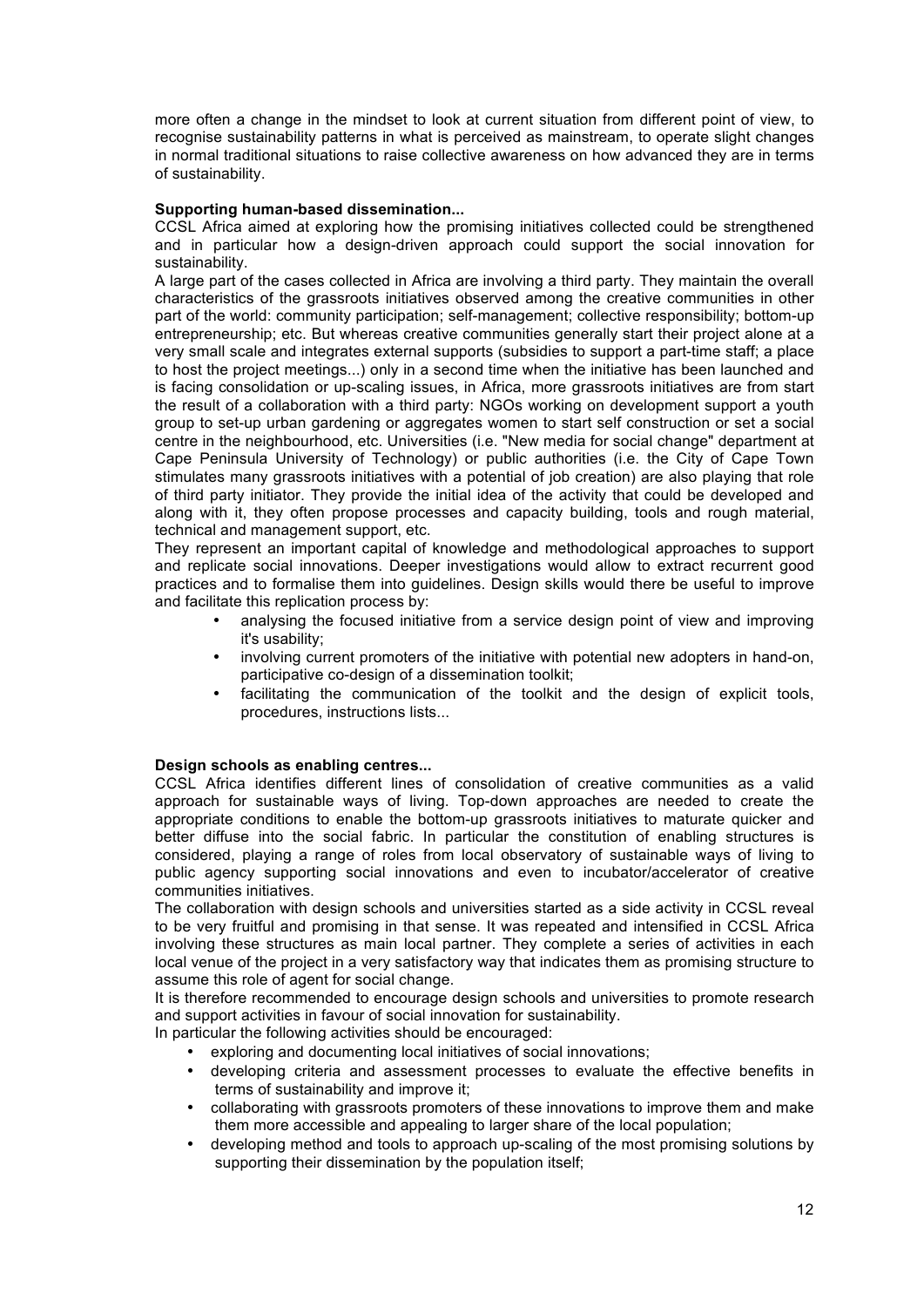- promote experimentation at larger scale and explore how clusters of social innovations processes could create systemic changes at the territory level;
- developing a community of practice fostering exchanges and cross fertilisation within a network of similar centres in design schools and universities;

### **2.3.2 Policy recommendations**

In the following notes we will articulate some policy recommendations emerging from our activities in Africa. It has to be said that, as elsewhere and more than elsewhere, African countries and regions are very different. Therefore our recommendations are necessarily rather general. Nevertheless they indicate some directions that should be followed to create more favorable condition for promoting, consolidating and diffusing promising social innovation cases.

1. Consider social innovation as a major driver towards socially and environmentally sustainable ways of living: in Africa, as everywhere else, people creativity and entrepreneurship is the most abound resources to be valorised in a process of transition towards sustainable ways of living and, at the same time, towards viable solutions to present daily problems.

2. Create a "favourable environment" in order to give the possibility to social innovation to flourish and, at the same time, when new solution ideas appear, to support them and to orient them in the most favourable way. To do that requires a *new governance*. That is governance with both a new general approach and new, specific tools. More precisely, what this new governance should be able to do is:

2.1 To promote a correct balance between tolerance and control. The idea is that "the new" can emerge only if the context is tolerant (i.e. is capable to accept it). Nevertheless, some rules have to be given to make the new solutions more trustable and durable in time.

2.2 To promote horizontal relationships between innovative groups of people in different places and countries. The idea is that the best way to start a new initiative is to see how other people in similar conditions did it. The first step in this direction is to create a database of promising cases and good practices.

2.3 To support the conception and development of appropriate enabling systems. The idea is to deliver a dedicated set of products, services and communication artefact in order to empower people capabilities to start new initiatives and, when started, to maintain and to manage them in a more effective way. In practical terms, in many cases, enabling systems can take the form of toolkits: packages of tools and instructions that could permit to group of people to adopt, and locally adapt, different solution ideas.

2.4 To support the use of mobile technologies and digital services as enabling platform to make innovative solutions possible. As a matter of fact, mobile phones are spreading fast in Africa. They can be important tools to support several daily life activities. This possibility can be promoted and new useful services can be conceived.

3. Consider schools as possible *agents of change*. This is a particular but, potentially, very effective choice to be done. In fact, students and teachers can promote social innovation in several ways: from developing diffuse field researches on promising cases, to spreading new ideas in families and in neighbourhood, to actively participate to the co-creation process of new solutions. Between the different kinds of school that could be involved, a particular role could be played by the design school where the capabilities needed to develop specific and localised toolkits can be found.

### **Policy recommendations: some background considerations**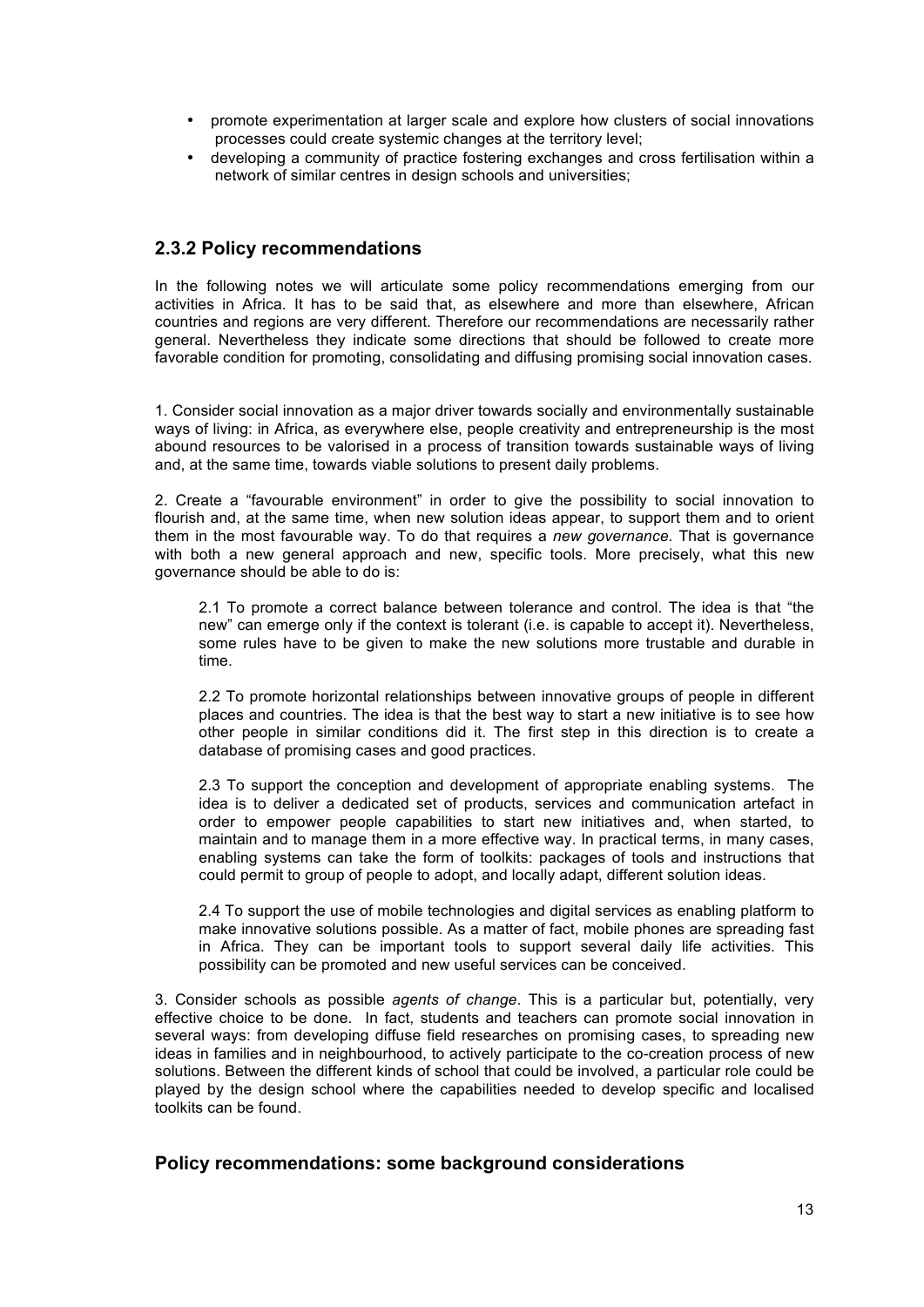The starting point of our policy recommendations is the following statement: creativity and collaborative attitudes cannot, by definition, be imposed. Creative communities are very delicate social organisations and every intervention from outside puts their equilibrium at risk. The collaborative organisations that they generate are deeply rooted in specific places and communities and the idea of reproducing them in different contexts seems to be very difficult. Nevertheless, looking at them more attentively, it appears that something can and should be done to consolidate them, to make them more accessible and enable them to be replicated in an easier way, without losing their original qualities.

**Bottom-up, top-down, peer-to-peer interactions***.* Creative communities and collaborative organisations have been described until now as *bottom-up* initiatives*:* actions "from the bottom" that give rise to promising cases of social innovations. However, a closer observation of their evolution from initial idea towards more mature forms of organization indicates that their possibility of long-term existence, and often even of the starting move, depends on complex mechanisms, and that the initiative taken directly by the people concerned (bottom-up interaction) is often supported by information exchanges with other similar organisations (peerto-peer interaction) and by different kinds of intervention by institutions, civic organizations or companies ( top-down interaction).

For instance, a micro-nursery exists thanks to the active participation of the mothers and fathers involved. However, it may have been started looking to the experiences of other groups (and eventually interacting with some of them) and it may be backed up by specific top-down initiatives and enabling tools , e.g. a guide-book indicating, step by step, the procedure to be followed in starting up and managing it; local authority support in assessment (to guarantee its conformity to established standards); the support of a centralized service (in case of educational or medical problems that cannot be solved within the nursery itself).

This example, like many other similar ones that can be given, tell us that creative communities existence (their starting up, their daily life and their possible improvement) usually emerge out of a complex interplay between bottom-up, top-down and peer-to peer interactions. Therefore, even if the creativity and collaborative actions cannot be planned, something can be done to make their existence more probable, lasting and capable of spreading.

**New governance tools***.* It is possible to improve a context's capacity *to support* creative communities and collaborative organisations. To do that *new governance tools* have to be developed to facilitate the regeneration of specific context traditions, to foster an appropriate technological infrastructure, to cultivate new talents (new skills and abilities) and, above all, to generate a favourable social, political and administrative environment. To move in this direction, a main problem appears and derives from the very nature and spirit of this social phenomenon: these collaborative organisations, even if they are mostly the result of bottom-up initiatives, in order to provide guarantees for further development, at some point have be structured by a topdown framework.

In particular, top-down interventions shall occur to establish an operative framework within which creative communities promoters and users find the necessary guarantees to adopt these as everyday life services. If we take for example the micro nurseries, the responsibility of the children safety, hygiene conditions, adequate care, the punctuality of the service, etc are serious issues that require the backup of an institution that guarantees its quality, requiring thus top-down measures.

These top-down measures must thus be able to establish conditions for *trust* among promoters/users of a collaborative organisation. And, to do that, the needed governance tools shall be able to balance, in a very sensitive way, between tolerance and control.

The local authorities' role is therefore that of creating and implementing *enabling systems*: systems of rules, communication artefacts, infrastructures, services and products able to stimulate and support social innovation initiatives. These enabling systems major role is the one of reducing the threshold to start a new initiative and to facilitate its organisation and implementation. But, on the basis of what it has just been said, it is also the one of legitimating some appropriate forms of control and, most importantly, integrating the lack of trust.